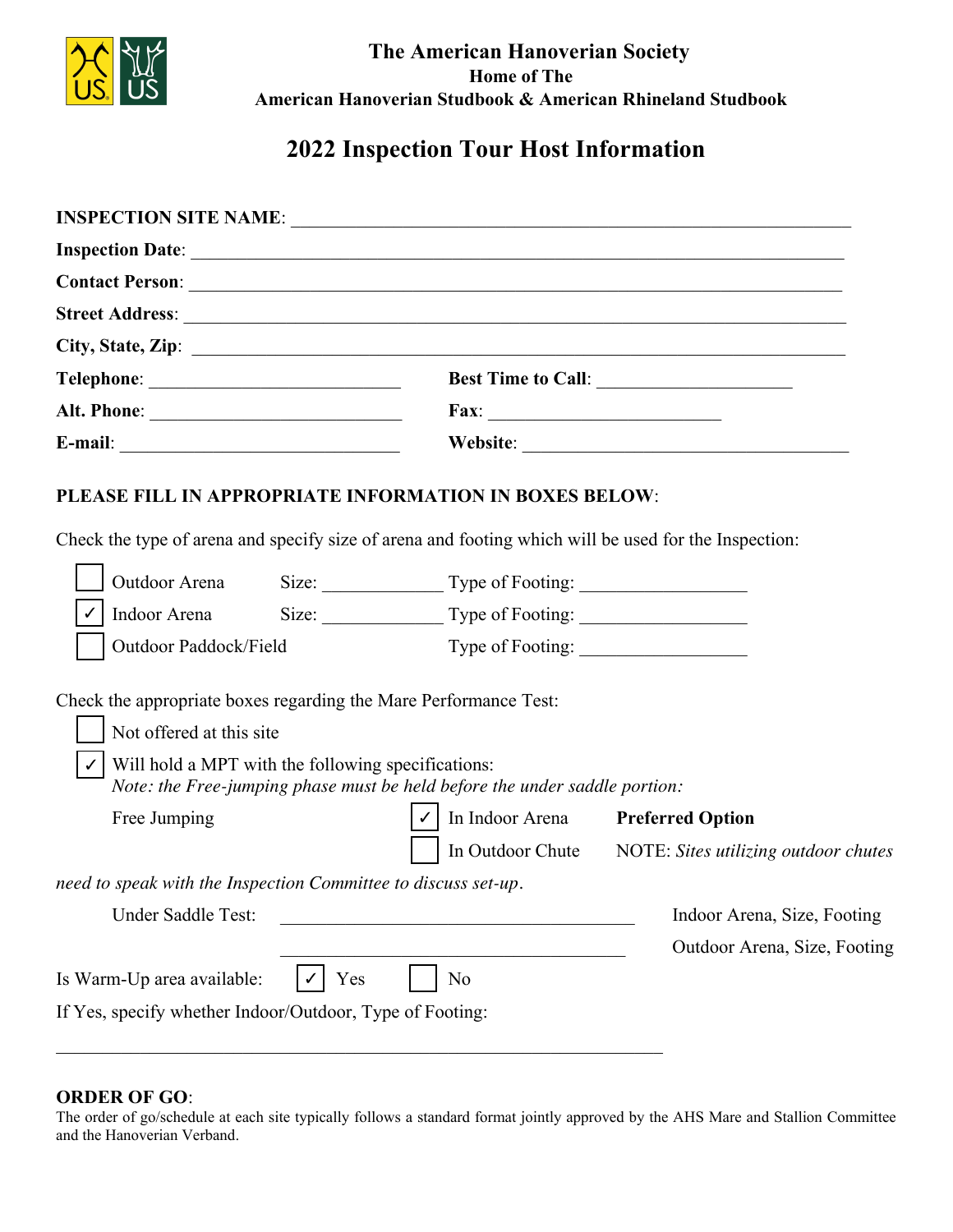- Registration
- Mare Performance Test Free Jumping
- Inspection of non-Hanoverian Mares
- Under saddle portion of the MPT
- Inspection of Hanoverian Mares
- Foal Presentations
- Futurity Classes

**TIME SCHEDULE:** Note: The time schedule may be revised closer to the inspection date by the Site Host and *the AHS Inspection Committee based upon site entries (number of horses) and the finalized travel schedule.* 

| Earliest Day/Arrival Time: Flexible arrange with site host 8/1/2022                                                                                                                                                                   |  |  |  |  |
|---------------------------------------------------------------------------------------------------------------------------------------------------------------------------------------------------------------------------------------|--|--|--|--|
| Registration Estimated Start Time: 8:00 am                                                                                                                                                                                            |  |  |  |  |
| Inspection Estimated Start Time: 9:00 am                                                                                                                                                                                              |  |  |  |  |
| Other Schedule Notes: If early arrival desired please reach out to Kenton Wright                                                                                                                                                      |  |  |  |  |
| <b>HOST SITE DETAILS:</b><br><b>Stabling/Veterinarian/Fee Policy</b><br>$\boldsymbol{\nu}$ Yes<br>Will Stabling be Available?<br>N <sub>o</sub><br>Yes<br>If yes, please answer the following: Is Stabling Limited?<br>N <sub>o</sub> |  |  |  |  |
| Type of Stalls Available: Box, panel, round pens, outdoor turnout                                                                                                                                                                     |  |  |  |  |
| $\frac{40}{2}$ / per stall per night<br>Cost, if applicable:                                                                                                                                                                          |  |  |  |  |
| $\frac{30}{\sqrt{2}}$<br>for the day                                                                                                                                                                                                  |  |  |  |  |
| $\sqrt{$}$ 25<br>Grounds Fee if applicable                                                                                                                                                                                            |  |  |  |  |
| No Charge for Stabling                                                                                                                                                                                                                |  |  |  |  |
| $\boldsymbol{\mathcal{J}}$ per horse OR<br>Grounds Fee is<br>per trailer<br>per owner OR<br>no grounds fee                                                                                                                            |  |  |  |  |
| Number of Stalls Available:                                                                                                                                                                                                           |  |  |  |  |
| 25<br>(number) permanent stalls available on grounds                                                                                                                                                                                  |  |  |  |  |
| 15<br>(number) temporary stalls available on grounds                                                                                                                                                                                  |  |  |  |  |
| (number) of permanent stalls available miles from site                                                                                                                                                                                |  |  |  |  |
| (number) of temporary stalls available _____ miles from site.                                                                                                                                                                         |  |  |  |  |
| Type of Bedding:<br><b>Straw</b><br>Shavings                                                                                                                                                                                          |  |  |  |  |
| Other (please specify) pellets                                                                                                                                                                                                        |  |  |  |  |
| Bedding/Hay available for purchase on grounds:<br>Yes<br>No.                                                                                                                                                                          |  |  |  |  |

 $\mathcal{L}_\mathcal{L} = \{ \mathcal{L}_\mathcal{L} = \{ \mathcal{L}_\mathcal{L} = \{ \mathcal{L}_\mathcal{L} = \{ \mathcal{L}_\mathcal{L} = \{ \mathcal{L}_\mathcal{L} = \{ \mathcal{L}_\mathcal{L} = \{ \mathcal{L}_\mathcal{L} = \{ \mathcal{L}_\mathcal{L} = \{ \mathcal{L}_\mathcal{L} = \{ \mathcal{L}_\mathcal{L} = \{ \mathcal{L}_\mathcal{L} = \{ \mathcal{L}_\mathcal{L} = \{ \mathcal{L}_\mathcal{L} = \{ \mathcal{L}_\mathcal{$ 

If there are any additional stabling notes/restrictions, please explain: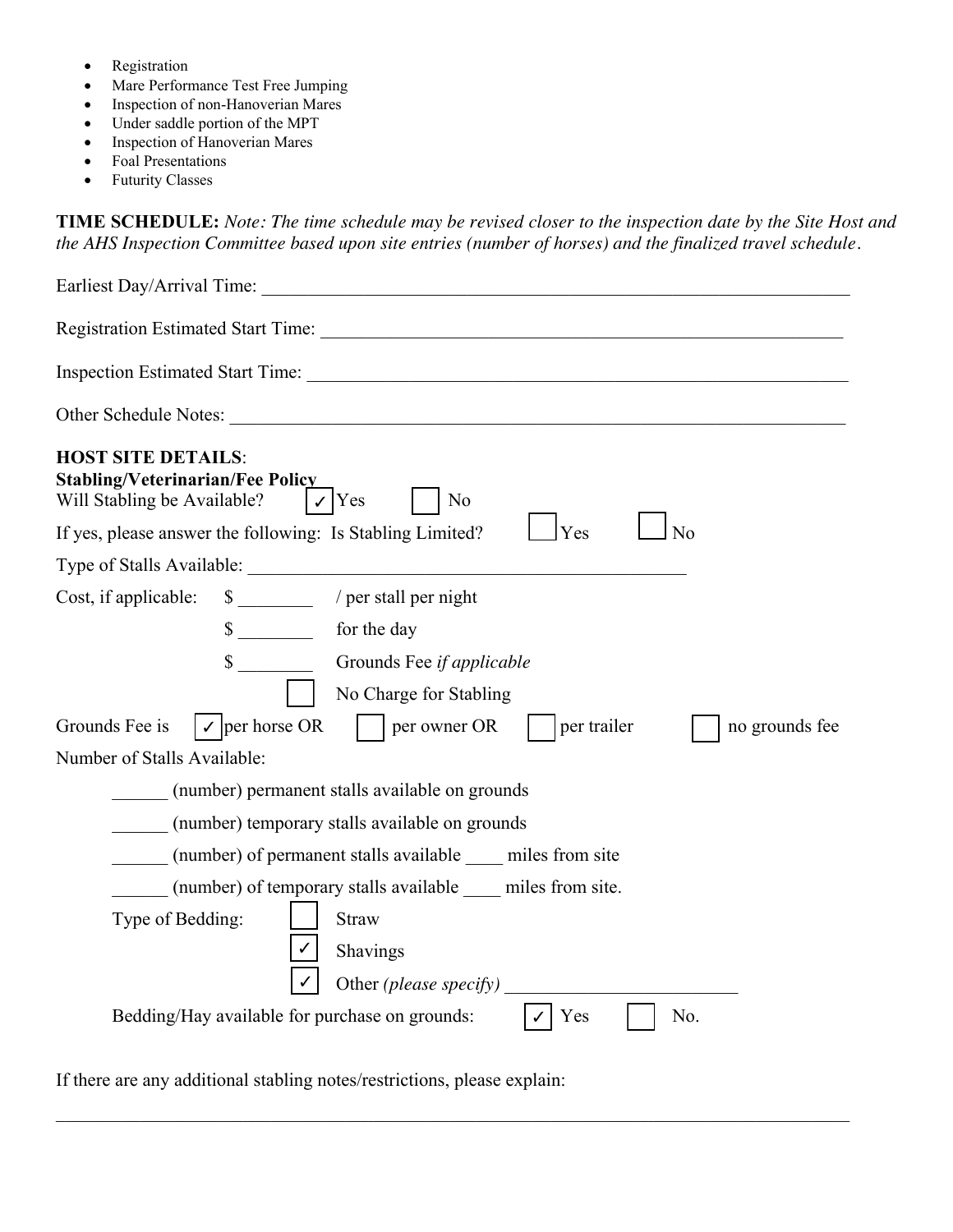If there are any restrictions regarding arrival schedule, please explain: Reach out to host Kenton Wright to arrange arrival time if outside accepted times

| Make Stabling Checks Payable to: Kenton Wright                                 |                         |              |              |  |  |
|--------------------------------------------------------------------------------|-------------------------|--------------|--------------|--|--|
| Payment should be made:                                                        | At time of reservations | $\mathsf{X}$ | Upon arrival |  |  |
| Refund policy: None                                                            |                         |              |              |  |  |
| Name of Veterinarian who will be on call: Eugenio Mannucci - Idaho Equine West |                         |              |              |  |  |
| Veterinarian's Telephone Number: 509-593-5138                                  |                         |              |              |  |  |

## BRANDING:

| It is the responsibility of the host to either provide or arrange for the provision of a blacksmith's forge. Note: |
|--------------------------------------------------------------------------------------------------------------------|
| Due to damage to brands, charcoal fires, pipes, gas grills and/or acetylene torches will not be used in lieu of    |
| <i>a forge.</i> NO EXCEPTIONS.                                                                                     |
| Name of individual who will provide a blacksmith's forge: Kenton Wright                                            |

#### **ACCOMMODATIONS:**

Please list two or three motels within easy travel distance of your inspection. We recommend including at least a couple of national chains such as Holiday Inn, Best Western, or Comfort Inn and Suites.

| Holiday Inn                                                                                              | Phone: 509-525-6200                         | Miles from Site: 7.8 |  |  |
|----------------------------------------------------------------------------------------------------------|---------------------------------------------|----------------------|--|--|
| Hilton                                                                                                   | Phone: 509-525-1398                         | Miles from Site: 6.8 |  |  |
|                                                                                                          | Phone:                                      | Miles from Site:     |  |  |
| <b>OTHER INFORMATION:</b><br>This site will be limited to 40<br>number of horse OR                       | No Limit                                    |                      |  |  |
| Health Requirements for incoming horses:<br>Coggins Test<br>Health Certificate                           | Other, explain on next line:                |                      |  |  |
| Will Food be Available? If Yes, Available<br>Food will not be available.                                 | For Purchase; OR                            | Compliments of Host  |  |  |
| Spectator Seating Available Near Arena                                                                   |                                             |                      |  |  |
| No Dogs on Grounds;                                                                                      | $\bigcup$ Dogs welcome but must be leashed. |                      |  |  |
| Parking Limited OR<br>$\mathcal{V}$ Parking Extensive                                                    |                                             |                      |  |  |
| Type of Parking Surface: Gravel parking lot for 80+ trucks and trailers with full roundabout             |                                             |                      |  |  |
| Any Restrictions on lengths of trailers coming in: If so, specify: No restrictioins full semi accessible |                                             |                      |  |  |